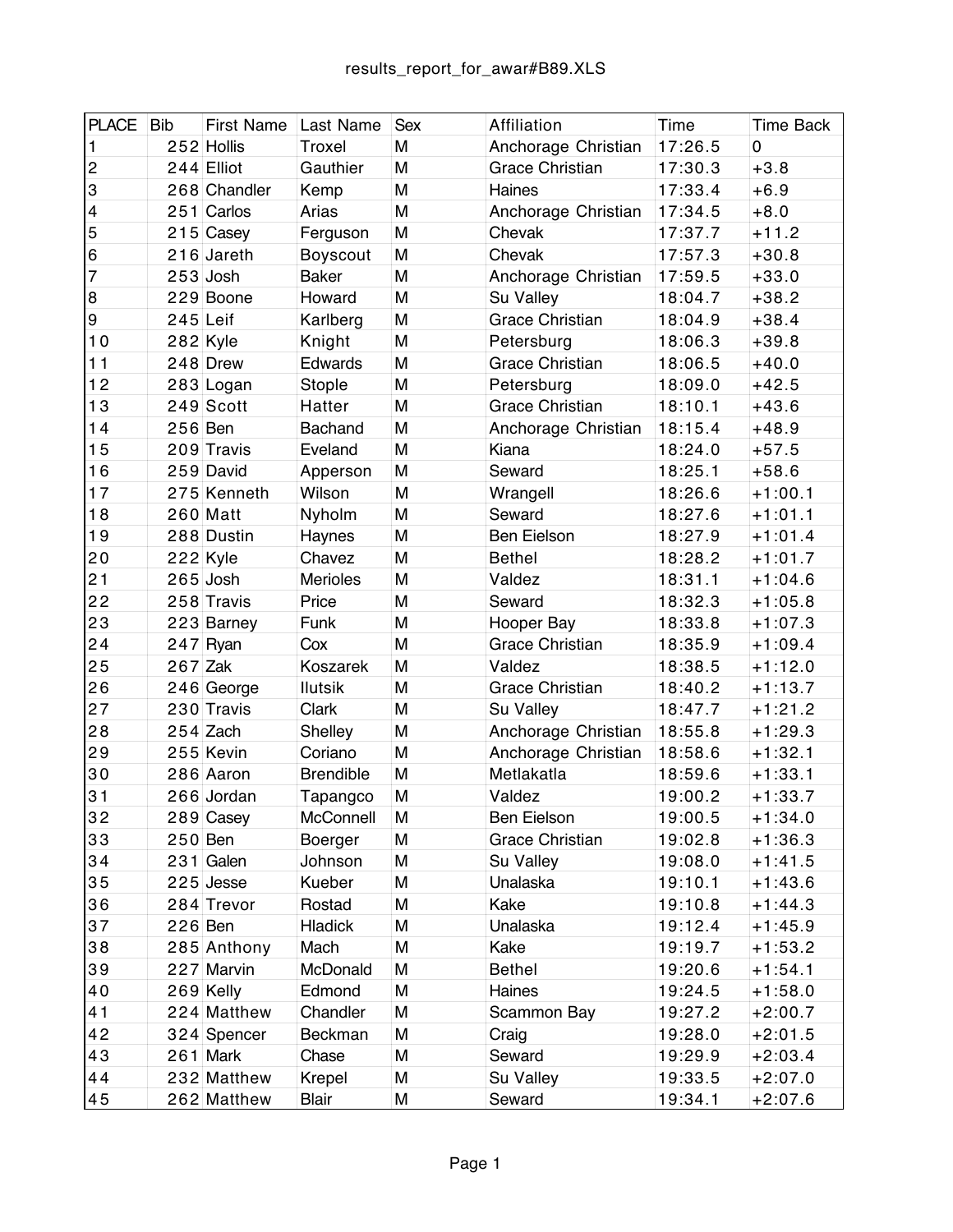| 46 | 295 Matthew   | Newcombe                 | M | Monroe Catholic     | 19:36.3 | $+2:09.8$ |
|----|---------------|--------------------------|---|---------------------|---------|-----------|
| 47 | 290 Anthony   | Arricalc                 | M | <b>Ben Eielson</b>  | 19:37.6 | $+2:11.1$ |
| 48 | $271$ Ryan    | Olsen                    | M | Haines              | 19:37.9 | $+2:11.4$ |
| 49 | $277$ Ryan    | Howell                   | M | Wrangell            | 19:43.8 | $+2:17.3$ |
| 50 | $276$ Nic     | Ashton                   | M | Wrangell            | 19:44.8 | $+2:18.3$ |
| 51 | $208$ Tim     | Field                    | M | Noorvik             | 19:47.7 | $+2:21.2$ |
| 52 | 297 Aaron     | Pelto                    | M | Delta Junction      | 19:50.8 | $+2:24.3$ |
| 53 | 296 Rodney    | Carpluk                  | M | Monroe Catholic     | 19:51.0 | $+2:24.5$ |
| 54 | $236$ Lars    | Arneson                  | M | Cook Inlet          | 19:57.2 | $+2:30.7$ |
| 55 | 287 Michael   | Scrafini                 | M | Petersburg          | 19:57.4 | $+2:30.9$ |
| 56 | 278 Davey     | <b>Brown</b>             | M | Wrangell            | 19:58.5 | $+2:32.0$ |
| 57 | 202 Landon    | Shuster                  | M | Kotzebue            | 19:59.8 | $+2:33.3$ |
| 58 | $243$ Allen   | Cassel                   | M | Hertiage Christian  | 20:02.6 | $+2:36.1$ |
| 59 | $210$ Nick    | Hanson                   | M | Unalakleet          | 20:05.0 | $+2:38.5$ |
| 60 | $217$ Thurl   | Matchian                 | M | Chevak              | 20:08.8 | $+2:42.3$ |
| 61 | $207$ Willy   | Zibell                   | M | Noorvik             | 20:10.6 | $+2:44.1$ |
| 62 | 213 Hunter    | Gray                     | M | White Mountain      | 20:10.9 | $+2:44.4$ |
| 63 | 214 George    | Lewis                    | M | Golovin             | 20:12.3 | $+2:45.8$ |
| 64 | $237$ John    | Forsi                    | M | Cook Inlet          | 20:16.8 | $+2:50.3$ |
| 65 | $211$ Siggy   | Patterson                | M | <b>Barrow</b>       | 20:20.6 | $+2:54.1$ |
| 66 | $280$ Cody    | Rushmore                 | M | Wrangell            | 20:22.7 | $+2:56.2$ |
| 67 | $279$ Scott   | Gile                     | M | Wrangell            | 20:23.2 | $+2:56.7$ |
| 68 | 264 Kevin     | Talens                   | M | Seward              | 20:23.8 | $+2:57.3$ |
| 69 | $203$ Reid    | Magdanz                  | M | Kotzebue            | 20:25.2 | $+2:58.7$ |
| 70 | $239$ Chuck   | Kopp                     | M | Cook Inlet          | 20:26.7 | $+3:00.2$ |
| 71 | $291$ Zach    | Jacobs                   | M | <b>Ben Eielson</b>  | 20:28.6 | $+3:02.1$ |
| 72 | $218$ Cody    | Ferguson                 | M | Chevak              | 20:29.0 | $+3:02.5$ |
| 73 | $200$ Gerald  | Outwater                 | M | Kotzebue            | 20:29.4 | $+3:02.9$ |
| 74 | 300 Daniel    | Green                    | M | Delta Junction      | 20:30.4 | $+3:03.9$ |
| 75 | $257$ Cody    | Dunbar                   | M | Anchorage Christian | 20:34.5 | $+3:08.0$ |
| 76 | $299$ Milo    | Wrigley                  | M | Delta Junction      | 20:36.1 | $+3:09.6$ |
| 77 | 270 Forest    | Podiski                  | M | Haines              | 20:36.4 | $+3:09.9$ |
| 78 | 228 Sergio    | Porcincula               | M | Sand Point          | 20:37.7 | $+3:11.2$ |
| 79 | $298$ Chad    | Bunselmeier <sup>M</sup> |   | Delta Junction      | 20:39.3 | $+3:12.8$ |
| 80 | $238$ Scott   | Litchfield               | M | Cook Inlet          | 20:40.6 | $+3:14.1$ |
| 81 | $234$ Philip  | Moore                    | M | Su Valley           | 20:44.4 | $+3:17.9$ |
| 82 | 233 Cooper    | Curtis                   | M | Su Valley           | 20:45.3 | $+3:18.8$ |
| 83 | $263$ Kipp    | Dixon                    | M | Seward              | 20:56.7 | $+3:30.2$ |
| 84 | 206 Herbert   | Jones                    | M | Kotzebue            | 21:04.8 | $+3:38.3$ |
| 85 | $273$ Kee     | Haywood                  | M | Haines              | 21:05.5 | $+3:39.0$ |
| 86 | $201$ Ollie   | Lane                     | M | Kotzebue            | 21:08.1 | $+3:41.6$ |
| 87 | 293 Chandler  | Gibson                   | M | Ben Eielson         | 21:10.6 | $+3:44.1$ |
| 88 | $292$ Nick    | Campiglia                | M | Ben Eielson         | 21:11.7 | $+3:45.2$ |
| 89 | 274 Christian | Lende                    | M | Haines              | 21:14.7 | $+3:48.2$ |
| 90 | $212$ James   | <b>Sparks</b>            | M | Nome-Beltz          | 21:18.2 | $+3:51.7$ |
| 91 | $219$ Michael | Ulroan                   | M | Chevak              | 21:21.2 | $+3:54.7$ |